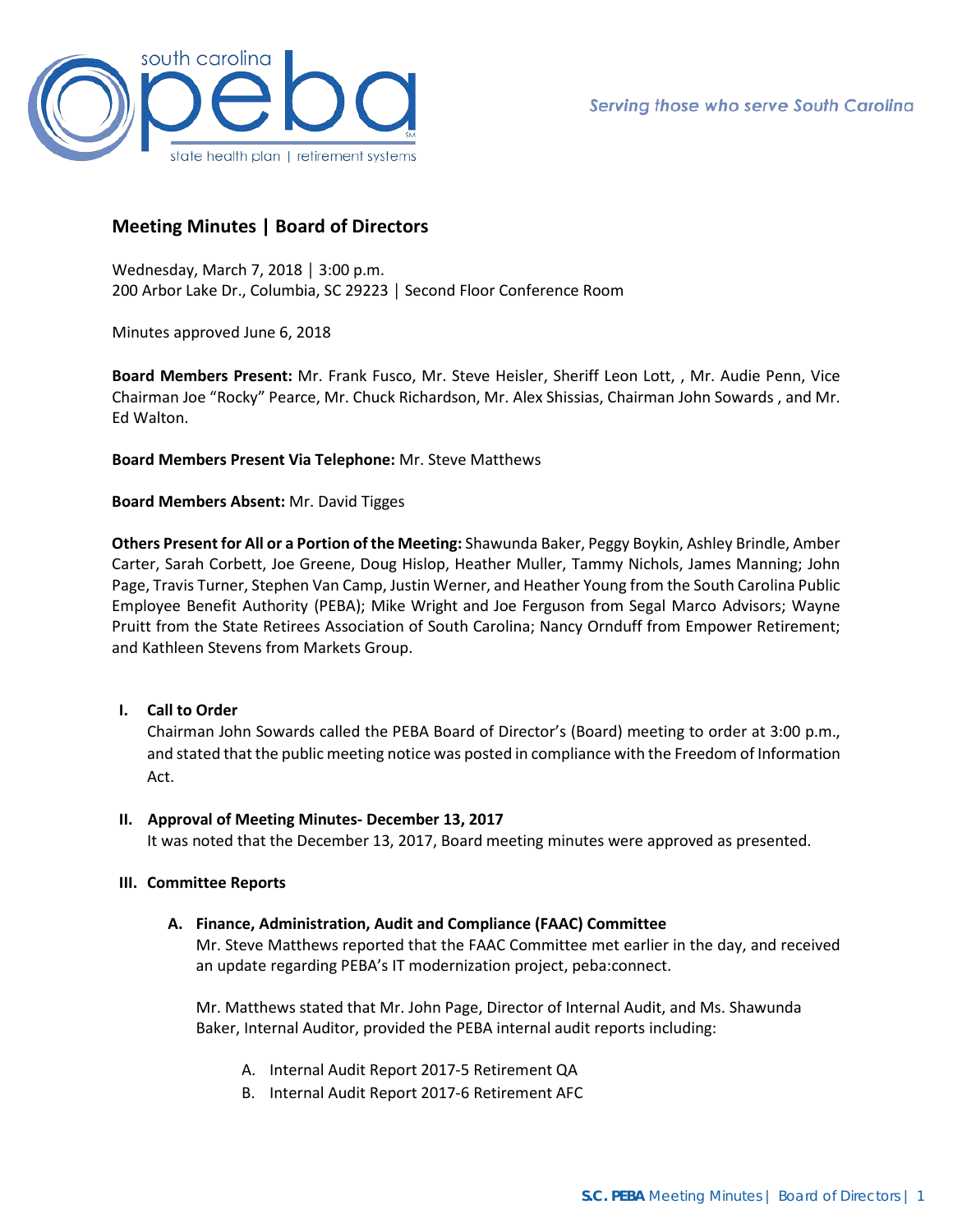- C. Internal Audit Report 2017-8 Cash Account Reconciliations
- D. Memo to FAAC Retirement Plan Compliance (Part III NTIS)
- E. Memo to FAAC Annual Certification of No Conflicts
- F. Memo to FAAC Internal Audit Plan Status Report
- G. Memo to FAAC SC PEBA Internal Audit Plan 2018

Mr. Matthews advised that the FAAC Committee made a motion to recommend to the full Board approval of the 2018 Internal Audit Plan. Chairman Sowards stated that a Committee motion does not require a second. The motion passed unanimously.

### **B. Health Care Policy Committee**

Mr. Rocky Pearce stated that the Health Care Policy Committee met earlier in the morning, and received presentations on reference based pricing, an analysis of the State Health Plan's claims expense at member level, and an update regarding the MoneyPlus flexible benefits program administered by PEBA.

#### **C. Retirement Policy Committee**

Mr. Steve Heisler advised that the Retirement Policy Committee also met earlier in the day, and representatives from Segal Marco Advisors reviewed suggested changes to the State Optional Retirement Program (State ORP) Investment Policy Statement, and the South Carolina Deferred Compensation Program (SCDCP) Investment Policy Statement.

Mr. Heisler stated that the Retirement Policy Committee made a motion to recommend that the full Board adopt the updated State ORP Investment Policy Statement. Chairman Sowards stated that a Committee motion does not require a second. The motion passed unanimously.

Mr. Heisler stated that the Retirement Policy Committee made a motion to recommend that the full Board adopt the updated SCDCP Investment Policy Statement. Chairman Sowards stated that a Committee motion does not require a second. The motion passed unanimously.

Mr. Heisler reported that Segal Marco Advisors presented a letter regarding Segal's review of the PIMCO All Asset Fund in the SCDCP investment selection, and the Retirement Policy Committee made a motion to recommend that the full Board approve the removal of the PIMCO All Asset Fund from the SCDCP investment selection. Chairman Sowards stated that a Committee motion does not require a second. The motion passed unanimously.

Mr. Heisler advised that Segal Marco Advisors presented a letter regarding Segal's review of Fidelity's proposed change from the Fidelity Diversified International Mutual Fund to the Fidelity Diversified International Commingled Pool. Mr. Heisler stated that the Retirement Policy Committee made a motion to recommend that the full Board approve the change from the Fidelity Diversified International Mutual Fund to the Fidelity Diversified International Commingled Pool. Chairman Sowards stated that a Committee motion does not require a second. The motion passed unanimously.

Chairman Sowards asked if all of the Retirement Committee motions were also the recommendations of Segal Marco Advisors as co-fiduciaries of the Plan. It was noted for the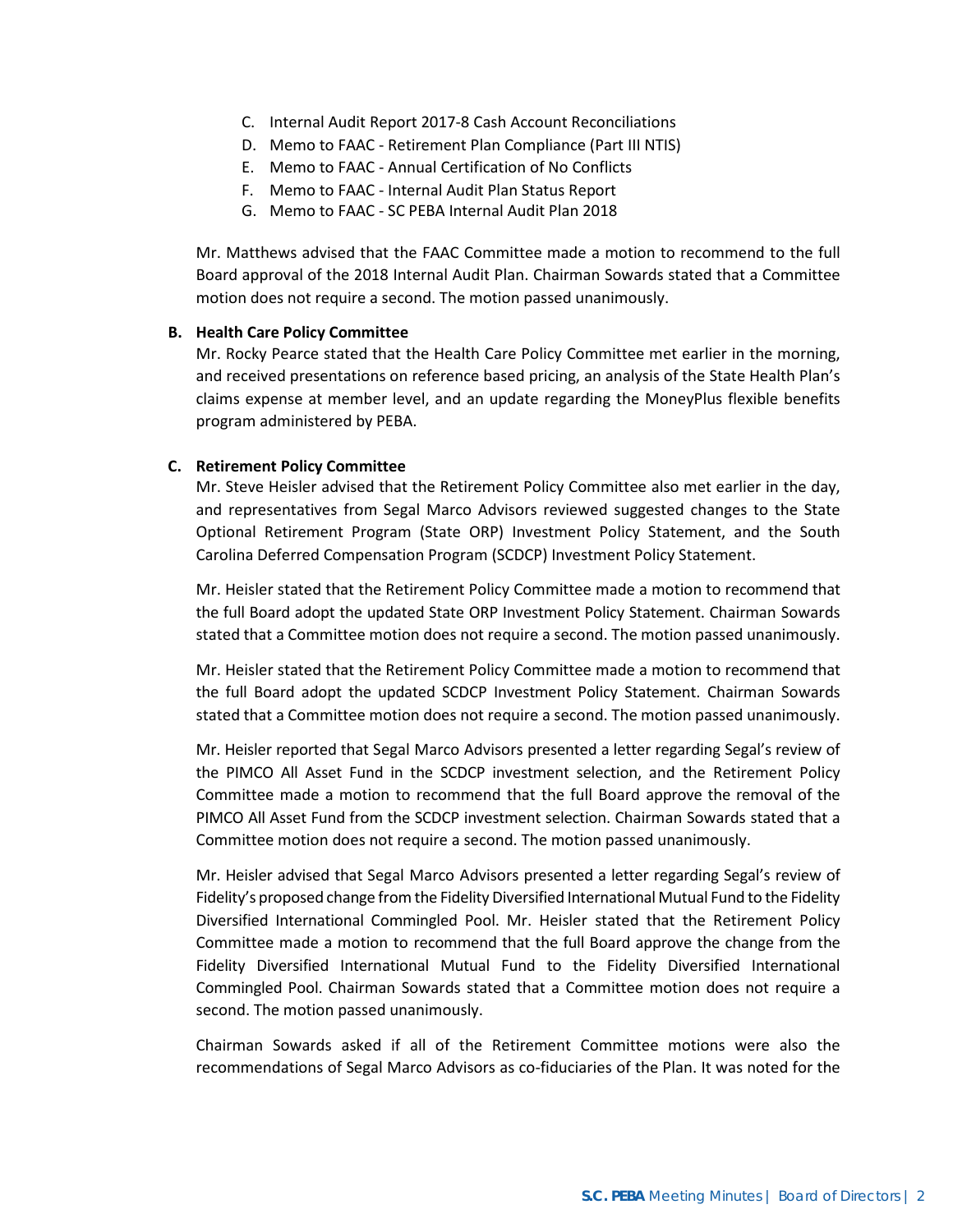record that Mr. Heisler, as well as Mr. Mike Wright and Mr. Joe Ferguson from Segal Marco Advisors, replied in the affirmative.

In conclusion, Mr. Heisler reported that Ms. Nancy Ornduff, from Empower Retirement, presented the fourth quarter plan activity summary.

#### **IV.Old Business**

#### **Director's Report**

Ms. Peggy Boykin, Executive Director, stated that the budget has passed the full Ways and Means Committee, and will be debated on the House floor next week, before passing to the Senate. Ms. Boykin advised that the House approved PEBA's operating budget as requested. The additional budget authorization of \$10 million of reoccurring funds for PEBA's IT modernization project which was approved in fiscal year 2018, but categorized incorrectly as non-reoccurring funds, will be restructured in 2019 to reflect the appropriate reoccurring fund category. PEBA also received authorization for an additional 10 FTEs for the duration of the project.

Ms. Boykin reported that the House budget includes \$56.4 million in appropriated money to fund the State Health Plan, which includes well visits as a contractual service, with a modest increase in copayments, deductibles, and coinsurance maximums, to maintain grandfathered status. There will be no premium increase for employees. The budget also includes \$33 million from the General Fund to cover the state's share of the one percent retirement contribution increase, as well as \$4.2 million for the Educational Improvement Act's share of the one percent retirement contribution increase, and \$475,000 to fund the South Carolina National Guard Plan.

Ms. Boykin reported that the Joint Committee on Pension Systems Review met on February 14, 2018, and included presentations from PEBA and The South Carolina Retirement System Investment Commission (RSIC), regarding investments and funding of the system. Ms. Boykin stated that the Joint Committee on Pension Systems Review will continue to evaluate plan design proposals, and PEBA will continue to provide the appropriate analysis as requested.

Ms. Boykin added that the Senate has also appointed a Standing Subcommittee on Retirement Systems to address policy issues regarding workforce development and the current \$10,000 earnings limitation. Ms. Boykin pointed out that it would cost approximately \$20 million per year to fund the policy change of removing the earningslimitation for all South Carolina Retirement System (SCRS) and Police Officer's Retirement System (PORS) employees.

 Ms. Boykin advised that PEBA is working collaboratively with the Department of Education concerning teacher workforce shortages, the earnings limitation, and the ending of the Teacher and Employee Retention Incentive (TERI) program, which closes June 30, 2018.

At the conclusion of the Director's Report, Chairman Sowards commended Ms. Boykin for her excellent presentation to the Joint Committee on Pension Systems Review, and thanked the Board and staff for their hard work.